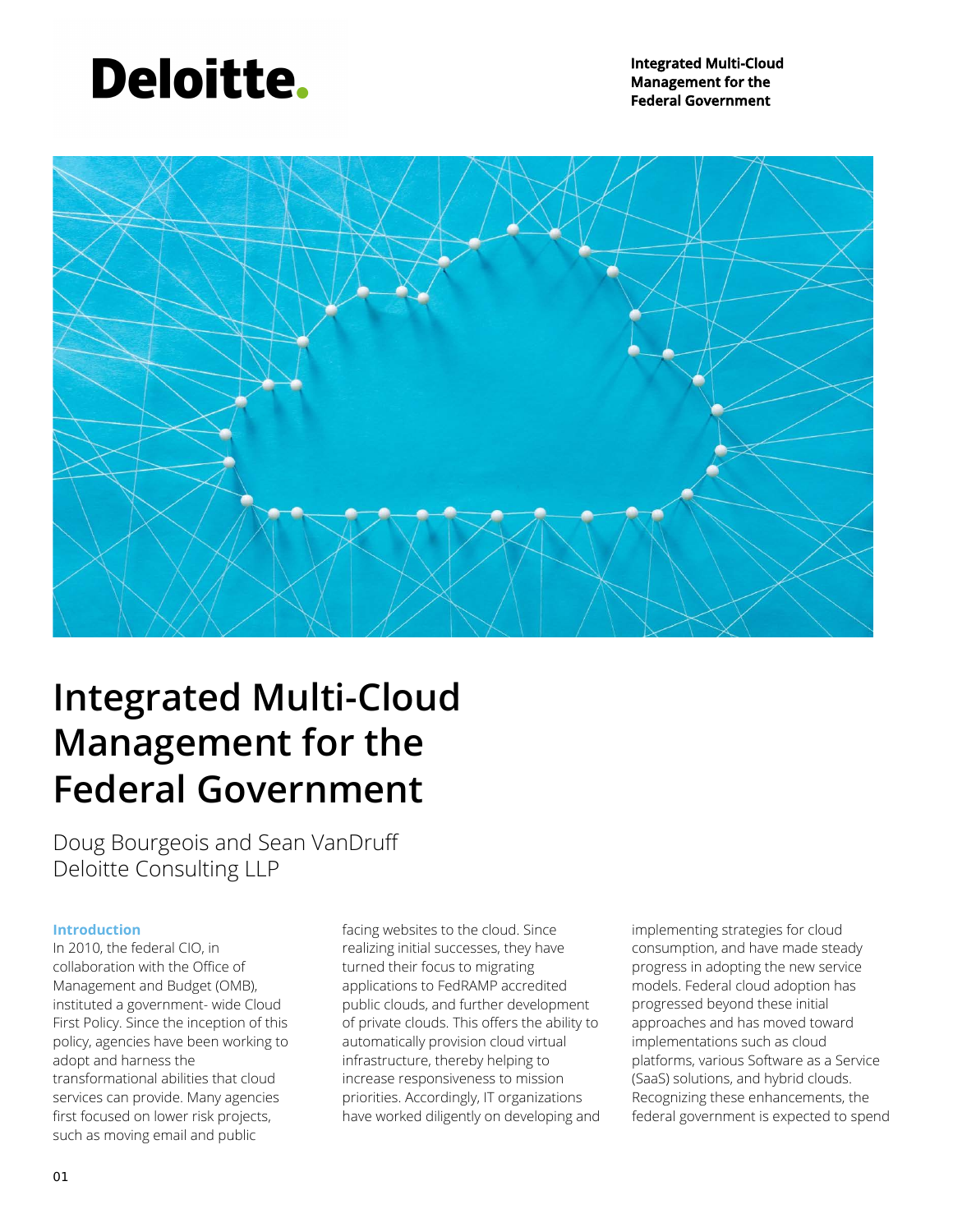

more than \$4 billion on cloud technologies and services in 2017. Thus a new challenge is emerging that is analogous to the "server sprawl" that the IT industry experienced in the 1980's and 1990's. Federal agencies have realized that their users and applications are now spread across several clouds without the means to centrally view, secure, or manage these environments effectively. In many instances, cloud services are being adopted directly by the business and mission areas of agencies, which may create an environment in which pockets of cloud exist throughout the organization and where the CIO does not have insight into all of the isolated cloud environments.

Some are calling this phenomenon "cloud sprawl", can create many challenges for the IT organization when it comes to reporting, monitoring, and securing all the cloud usage across the agency.

#### **Challenges of Federal IT**

Federal IT executives typically face budget pressures and increased IT regulations while attempting to accommodate exponentially growing mission demands. The transition from legacy physical data center architecture and operations to modernized software defined data center (SDDC) and cloud infrastructure has created a wide array of challenges. Oftentimes, along with the challenges come opportunities for providing new efficiencies and enhanced capabilities.

Figure 1 shows some of the specific challenges typically facing federal IT leaders. Mandates, such as the Federal Information Technology Acquisition Reform Act (FITARA) and the Data Center Optimization Initiative (DCOI), require CIOs to increase virtualization, increase use of cloud services, and to deploy automated monitoring and reporting capabilities across all data centers and IT environments. CIOs have



#### **Figure 1. Common Challenges Facing Federal IT**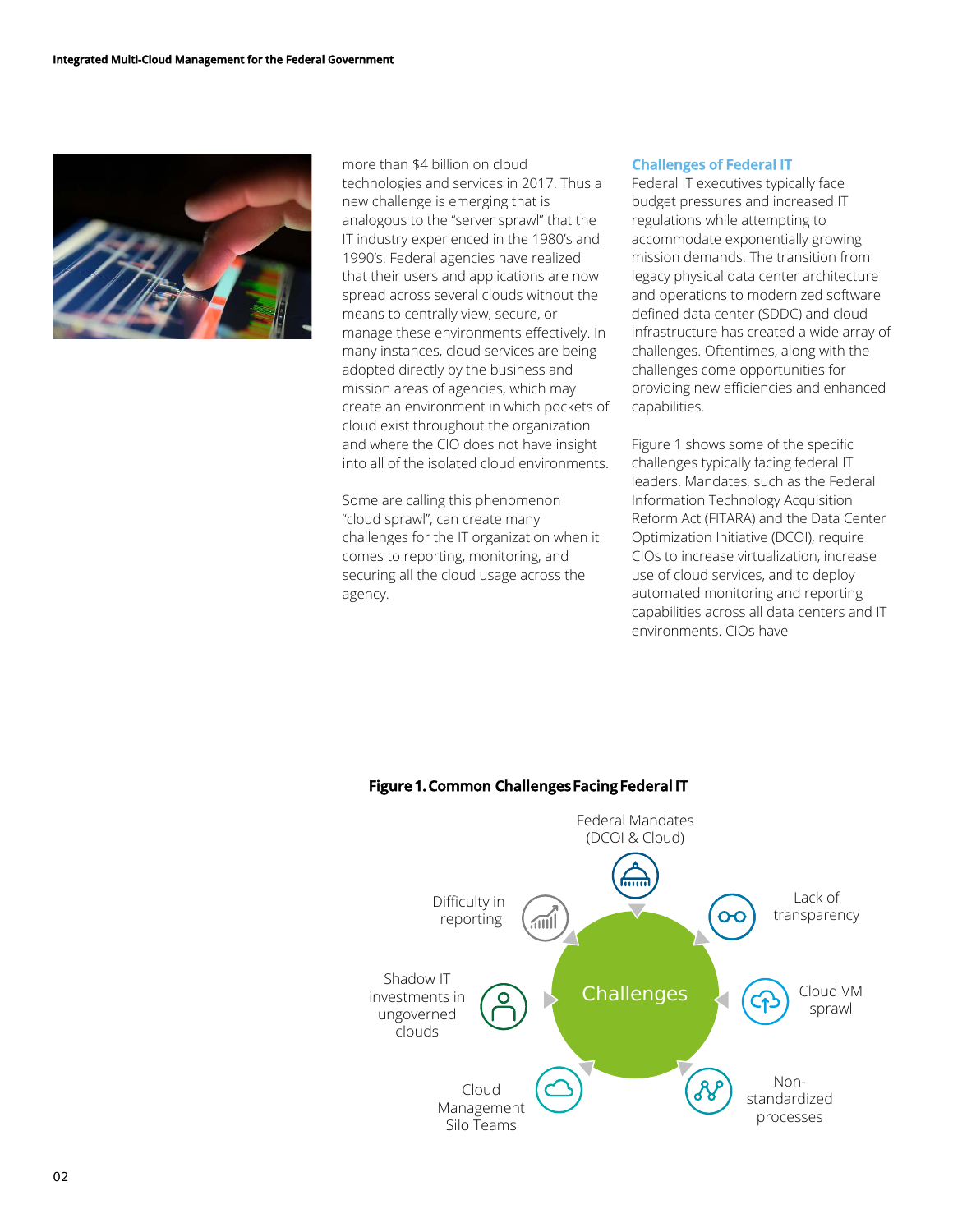been typically tasked with managing not just their own services and infrastructure, but understanding all IT investments across their agency.

To help combat shadow IT investments (often using cloud service providers), CIOs should engage their organizations, and provide a unified dashboard and reporting/management capability for all clouds. This unified dashboard likely eases some of the issues in regards to a lack of transparency and difficulty in reporting. Agencies have Virtual Machines (VMs) for applications deployed in isolated labs, on some user desktops, in external clouds, and in data centers throughout their organizations.

They also have migrated applications to multiple clouds –public and private. These applications and VM instances belong to different business groups, which often do not follow standardized processes or governance. A key reason is that current policies that govern federal IT are typically not designed for cloud and modern service delivery approaches, therefore, often bypassed. Further complicating the situation are outdated security policies that neither align to the current cybersecurity environment nor account for much of the infrastructure abstracted through software and virtualization.

This limits policy effectiveness and decreases the ability of agencies to adequately defend their infrastructure and networks. Due to many disparate data sources, CIOs have a herculean task in reporting metrics. This challenge can undermine efforts to meet laws, mandates, and directives, such as FITARA and DCOL. To this end, common tools, frameworks, processes, and procedures are important to help guide agency approaches migration to the cloud; aligning all cloud efforts to the same governance; and providing reporting, metrics, cost transparency and analytics. Siloed cloud management teams often involve each team having experts with special skills, serving in the same role and capacity across the enterprise. Additionally, some teams may only interact with one vendor or set of technologies, limiting their ability to integrate with other teams and tools. These challenges can provide a significant opportunity for federal IT leaders to change the way they do business, and provide a single tool to their organizations to integrate, standardize and enhance their IT infrastructures. With the proper tools, policies, and procedures, CIOs can convince their shadow IT consumers to "join the club" and integrate with their cloud management tools, offering speed and simplicity of operations.

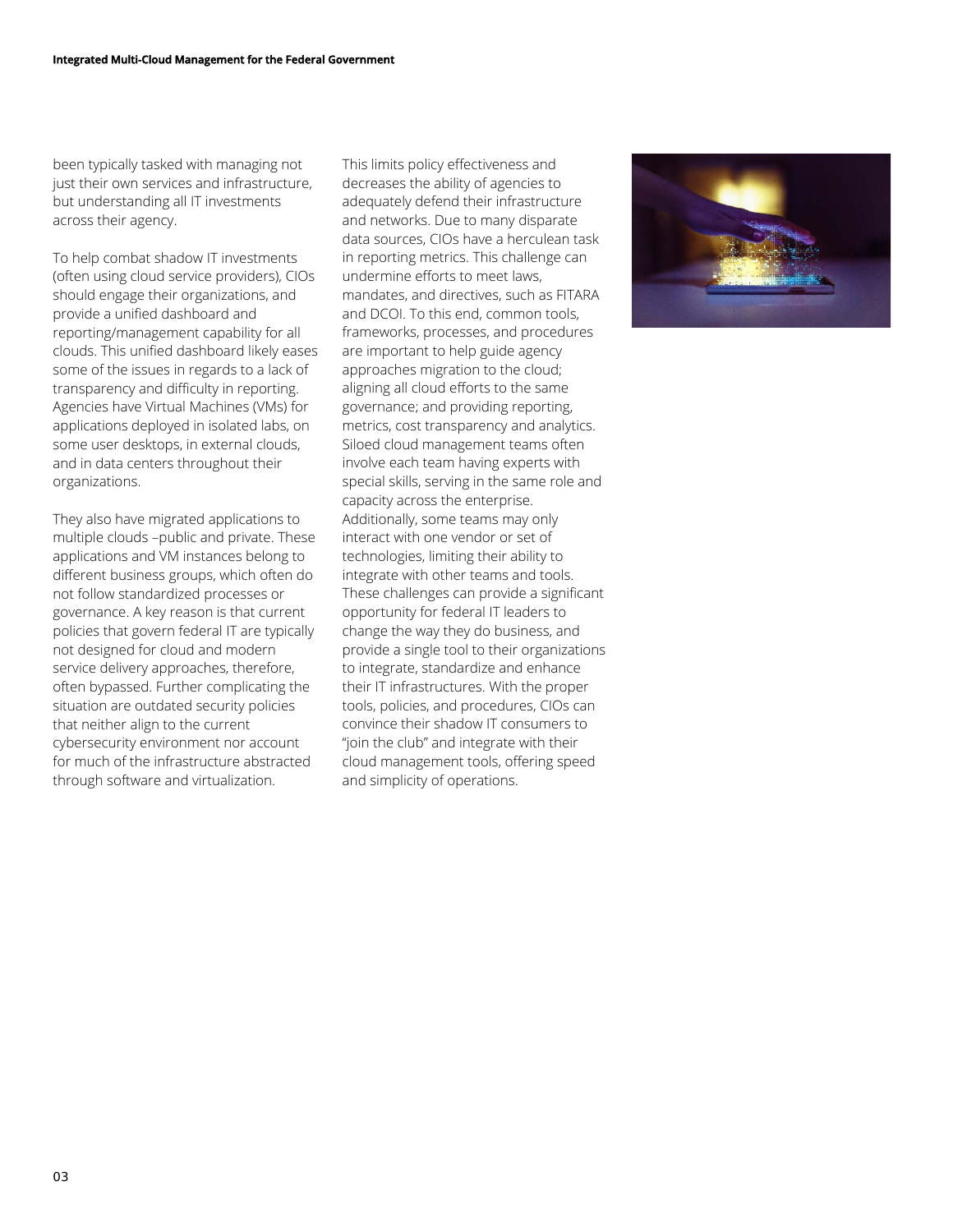

#### **Addressing CIO Challenges**

The widespread nature of common management difficulties, listed above, especially in a period of tight budgets with enhanced regulatory requirements, suggests that facing these matters now is crucial. These entrenched challenges can be found throughout federal organizations. To be able to meet the increasingly demanding customers, federal IT decision makers have reached a tipping point - how does an agency address cloud adoption and cloud management within its organization while meeting the need for holistic metrics reporting, understanding the full cost of services, and keeping the networks and data secure? As these agencies modernize their infrastructure, organizations likely need to reform their governing processes, and a well-designed cloud management solution should provide the capabilities that can support them.

#### **Why Multi-cloud Management**

An effective cloud management solution addresses many of the previously stated issues through providing a common platform that allows numerous cloud providers to be managed through a single multi-tenant portal for the various stakeholders across the organizations. This allows the application of standardized policy, procedure, governance, and cybersecurity workflows and controls for disparate system and application stakeholders supporting the mission. It also enables the organization to more easily collect, analyze, consolidate, and report performance and utilization metrics allowing for service usage and cost transparency of all cloud services to which it's connected. The points below summarize key features that should be considered for a well designed and implemented multi-cloud

management platform, and describe some of the typical benefits:

- **Security consistency** standardizes policies and controls across any cloud public or private to enable enforcement and compliance with security requirements and controls.
- **Micro-segmentation** enhances the perimeter security model through granular and automated network compartmentalization that provides a more workload-centric security posture.
- **FedRAMP-ready** capability enables an accelerated ATO, A&A, security certification, etc.
- **Standard toolset and interface** provides ease and efficiency of crosscloud management capabilities including performance, utilization, deployment, and reporting.
- **Workload portability** gives the user the capability to run an application where most appropriate given the workload profile throughout its lifecycle or perhaps its seasonal demand. Workload portability also allows users to avoid vendor lock in.
- **Services Agility** is the ability to quickly address demand through adapting and offering new cloud capabilities through an application programming interface (API) based architecture.
- **Complete Cloud Stack** which includes not only IaaS, but also DevOps and Cloud Native abilities, and allows the organization to incrementally adopt modernized application architectures while supporting traditional IaaS based systems.
- **Cloud Business Management** provides cost and usage transparency reporting across all clouds in a standardized reporting or invoicing/ show-back format.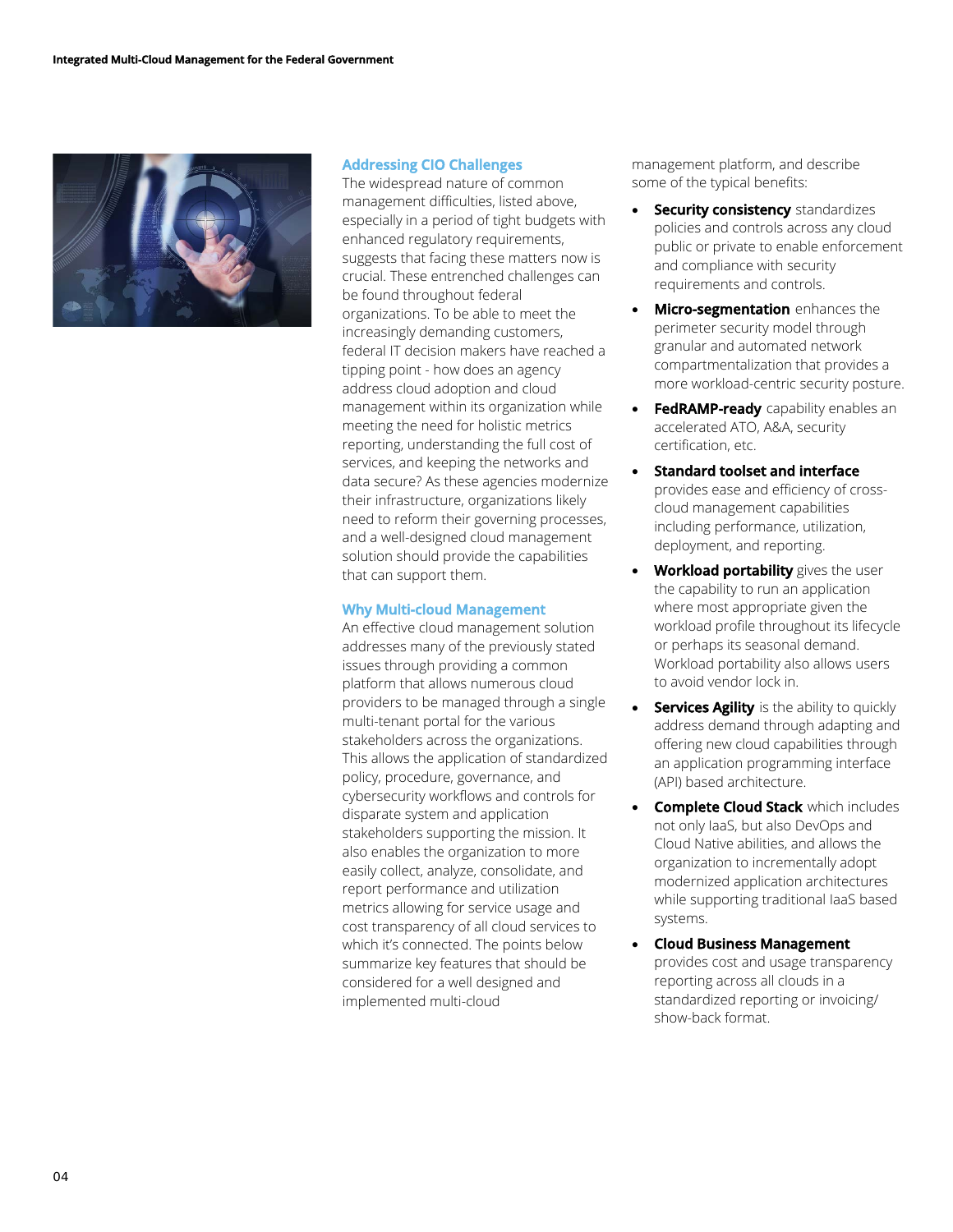When these features and capabilities are brought together in a cloud solution, they can provide a more holistic and integrated cloud management package with security built in from the beginning. This helps enable quicker deployment, faster security accreditation, and accelerated adoption of cloud services. Ultimately this can mean better time to value for the CIO, the IT organization, and the mission or program areas that depend on them for service.

#### **What is Integrated Multi-Cloud Management?**

An effectively designed multi-cloud management approach, depicted in Figure 2, categorizes functions and capabilities into a layered model. The foundation of this model is a framework that consists of Common Security Policies and Governance. These policies are enforced by tightly integrating the Cloud Security Management and Enforcement capabilities across each layer of the cloud management stack as well as extending them into the cloud provider environment. The Cloud Management stack consists of five

integrated layers with each one providing a specific set of capabilities, which are complementary to the overall solution. Each solution layer is summarized in the points below:

- **The Business Management** layer facilitates informed decision making. This layer includes the tool set that provides transparency and control over the costs and quality of IT services, enabling the decision makers to align IT with the mission by comparing the costs of workloads between the private cloud and multiple public clouds.
- **The Service Management** layer provides a common unified portal to allow users with role based authorization to request IT Services across clouds. It includes a workflow management and automation capability to implement a service catalog and governance that spans the entire multicloud operational environment in a manner that is streamlined for the user.



### **Figure 2. Multi-Cloud Management Framework**

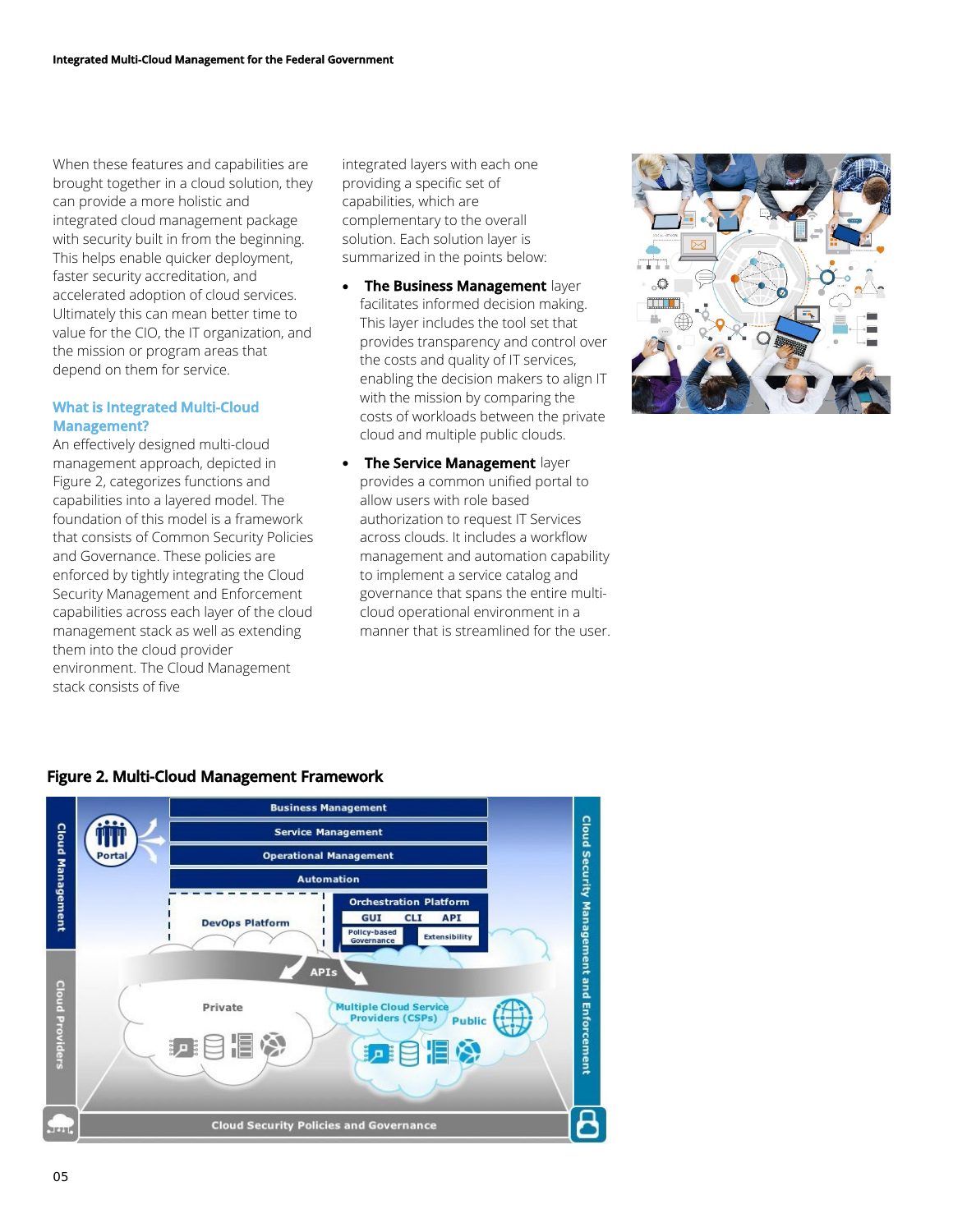

- **The Operational Management** layer offers a single pane of glass command and control panel, which provides operations staff cloud administration, performance monitoring/tuning, risk mitigation, and troubleshooting capabilities.
- **The Automation** layer provides consistent deployment and management of IT services while reducing manual processes, and helping to limit human error and ensure compliance with policies. It enables significant operational efficiencies by reclaiming inactive resources that may be repurposed to other applications based on dynamic mission demands.
- **The Orchestration platform** enables the automation of complex IT tasks to adapt and extend service delivery and operational management across clouds. The orchestration platform is the engine by which Automation and Operational Management provides deployment, remediation and adherence to industry-standards and/ or organizational policies.
- **Application Programming Interfaces (APIs)** - The MCM solution is extensible, and is able to recognize the most common APIs and can interact with IT management and an organization's private cloud as well as the major Cloud Service Providers that have achieved a FedRAMP security authorization.
- **The DevOps** platform is one of the key components of the MCM; it allows the solution to be forward-facing, providing the required tools to enable continuous integration and delivery, decreased management complexity, and faster problem resolution. The DevOps platform manages the version control of the code library, simulates the

operation aspects of containers, and automates the deployment and management of "cloud native" applications via policies.

#### **Use Cases for MCM**

A robust multi-cloud management solution provides a targeted toolset and operational framework that enables an IT organization to meet existing or impending cloud adoption challenges.

During the multi-cloud planning and requirements process, the organization should address perspectives from different stakeholders and actors. These viewpoints are often referred to as use cases or user stories. For example, IT executives may demand federally mandated consumption and capacity reports; developers typically require a cloud-native environment for their applications; and IT operations managers often need disaster recovery options without large CAPEX investments. In addition to these examples, there are other high-priority, yet fundamental use cases that should be present in an integrated multi-cloud management solution as summarized below.

#### **Further Considerations and Conclusion**

Cloud services are becoming the norm across much of the federal government, which presents both opportunities and challenges. An effective and sustainable IT operations model involves a seismic shift in how cloud services are procured and managed. Without this shift, cloud management and consolidated reporting are likely to become the next weight on the CIO's back, reducing his or her impact and effectiveness.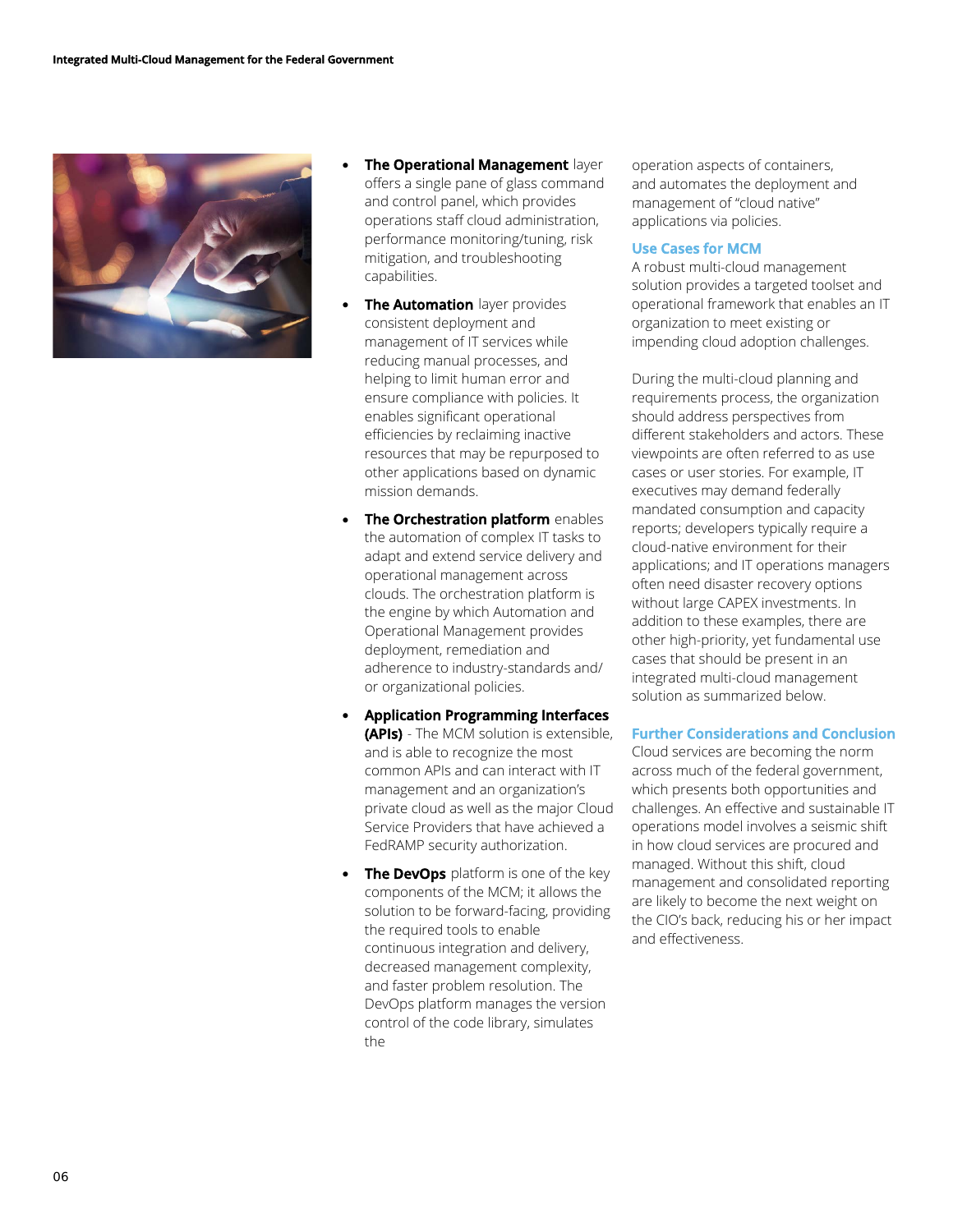# **Deloitte.**

| <b>Use Case Name</b>                        | <b>Description</b>                                                                                                                                                                                                                     | <b>Primary Actors</b>                                                                                 |
|---------------------------------------------|----------------------------------------------------------------------------------------------------------------------------------------------------------------------------------------------------------------------------------------|-------------------------------------------------------------------------------------------------------|
| Workload<br>Comparison and<br>Analysis      | Evaluates and assesses the workloads, based on security cost,<br>$\bullet$<br>and architecture                                                                                                                                         | policies, System/Application Owner, TBM<br>stakeholders, Infrastructure PMs                           |
| Automated<br>Provisioning                   | Provision workloads to any cloud on-demand<br>Stand up dev/test/lab environments as needed<br>Consumption model for billing and cost modeling                                                                                          | System/Application Owner, Developer/<br>Tester, Infrastructure Team                                   |
| Security Policy<br>Deployment               | Provide ready-to-use profiles for security settings (FISMA H/M/L)<br>$\bullet$<br>Support micro-segmentation on the fly<br>Limit administrative rights to protect against insider threat                                               | System/Application Owner, ISSO, CISO                                                                  |
| Disaster Recovery<br>and Backup             | Rapidly standup workloads in cloud in DR scenarios<br>Backup data to cloud for low-cost, high availability access<br>Tiered services based on business need<br>٠                                                                       | IT Operations, System/ Application<br>Owner                                                           |
| Hybrid Cloud                                | Migrate workloads between on-premises and public as<br>$\bullet$<br>required<br>Develop off-premise and move into production on-premises<br>$\bullet$<br>Monitor and report on all cloud resources in single<br>$\bullet$<br>dashboard | IT Operations, Infrastructure Team,<br>System and Application Owner                                   |
| Cloud Native<br>Development &<br>Operations | Support cloud native development with on-demand containers<br>$\bullet$<br>and tools to support applications through SDLC<br>Provide tools, management and reporting for container<br>$\bullet$<br>deployment and configuration        | Application Developer, DevOps team                                                                    |
| Cloud to Cloud<br>Migration                 | Migrate workloads between cloud providers (public/on-<br>premises)<br>Develop off-premises and move into production on-premises                                                                                                        | System/Application Owner, Infrastructure/<br>based on cost efficiency or other drivers<br>DevOps Team |
| <b>Enhanced Reporting</b>                   | Capacity, consumption, cost, service availability<br>Advanced analytics such as trending and forecasting<br>Enable reporting to meet Federal requirements (DCOI &<br>$\bullet$<br>FITARA)                                              | IT & Business Executives, Infrastructure/<br>DevOps Team, System Owners                               |

Understanding considerations and lessons learned from an ally that "has been there and done that" can help with effective cloud service implementation and maturing technology business management capabilities. The table below summarizes some key considerations that should be addressed while planning for cloud implementation projects.

Agencies should carefully consider how they are operationalizing these cloud services to help ensure the issues IT service organizations have faced in the past do not continue to

proliferate or materialize in modern cloud environments. Employing a multi-cloud management solution that covers the planning, development, deployment, security accreditation, and operational management requirements in an end- toend and holistic manner is important to federal agencies' effectiveness in this new world of IT services. When done correctly, the solution can result in greater efficiency, speed to delivery, reporting, and performance, which all drive greater productivity in the operation of the mission. From a business management perspective,

the proper integrated cloud management solution offers greater insight into areas such as utilization, trending, forecasting, costs of services, as well as their level of adoption, which should lead to future cost savings. In this time where shrinking budgets and limited funding are commonplace, agencies may have to adopt these cost savings approaches to be able to meet mission requirements.